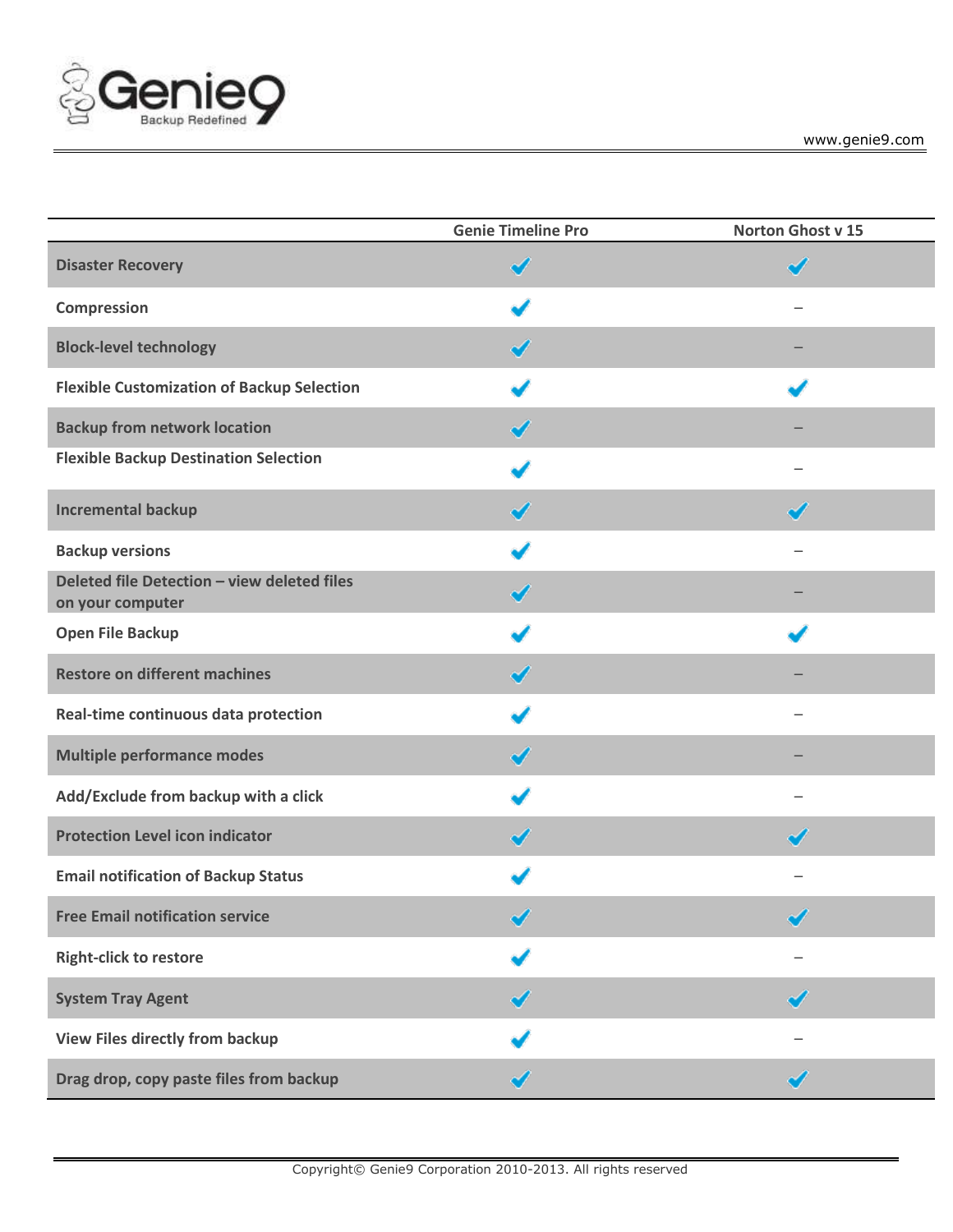

www.genie9.com

| <b>Search</b>                           |   |   |
|-----------------------------------------|---|---|
| <b>Auto Exclude</b>                     |   |   |
| <b>Schedule backups</b>                 |   |   |
| <b>Setup wizard</b>                     | ✔ | ✔ |
| <b>Easily modify data selections</b>    |   |   |
| Pop-up notification                     |   |   |
| File/Folder selection restore           |   |   |
| Resume backup after interruption        |   |   |
| Pause during backup                     |   |   |
| Power options after backup              | ◢ |   |
| Easy to use slider to go back in time   |   |   |
| <b>Backup Breakdown</b>                 | ✔ |   |
| <b>Turbo Mode</b>                       |   | — |
| <b>Game/Movie Mode</b>                  |   |   |
| <b>Power Saver Mode</b>                 |   |   |
| <b>Right click Context Menu options</b> |   |   |
| <b>Limit Drive Space for backup</b>     |   |   |
| <b>Backup retention by date</b>         |   |   |
| <b>Windows XP Support</b>               |   |   |
| <b>Windows Vista Support</b>            |   |   |
| Windows 7 (all versions 64 and 32 bit)  |   |   |
| <b>Windows 8 Support</b>                |   |   |